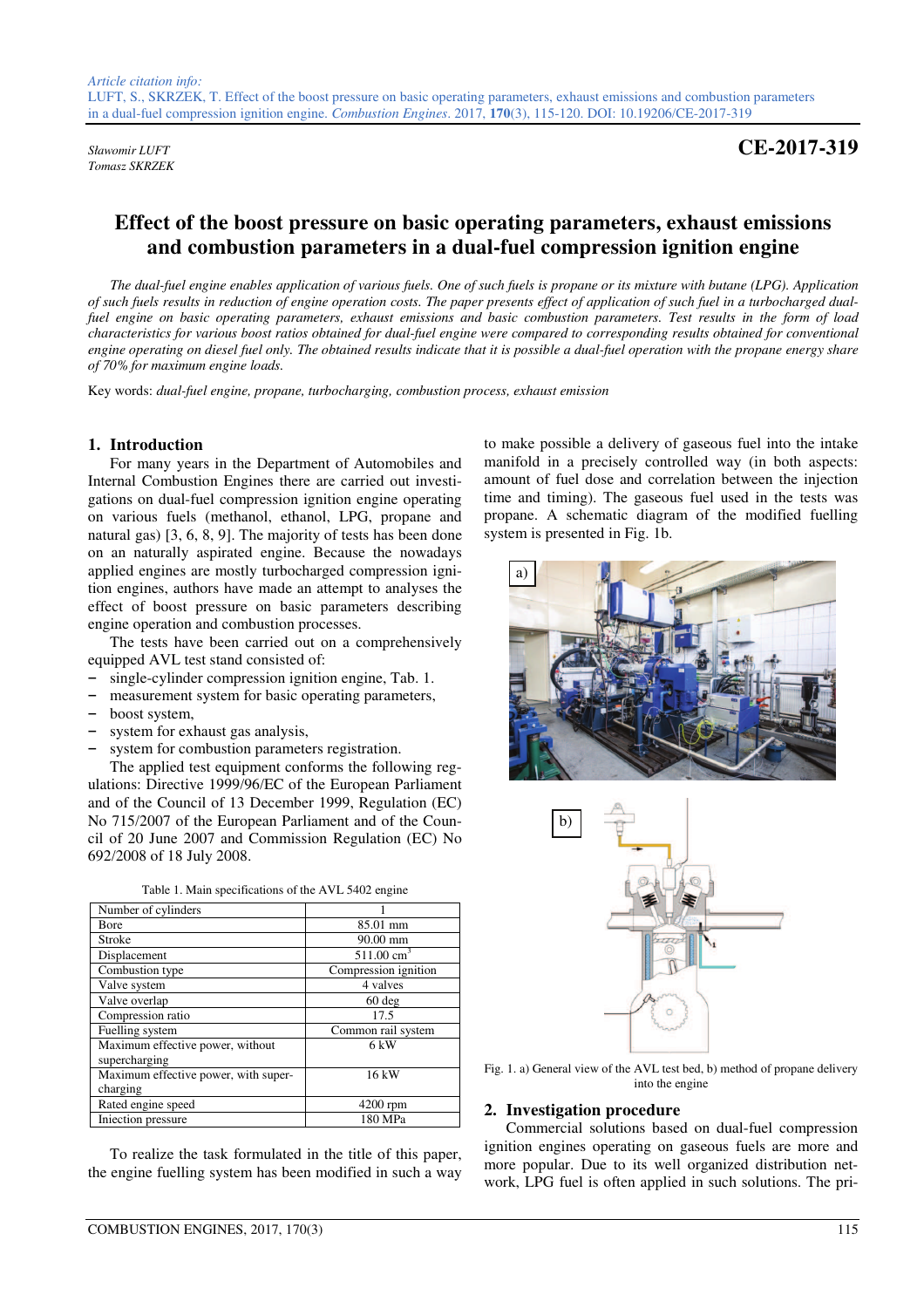mary factor affecting interest in such solution is a competitive price of LPG compared to diesel fuel. The known and not yet very often applied solutions come down to a low LPG energy share (at the loads close to maximum ones, the LPG energy share does not exceed 30% of the total energy amount delivered by two fuels  $DF + LPG$ ). Such a low energy share of LPG fuel arises from fear of unexpected negative results like: increase of maximum combustion pressure and increase of maximum and mean values of pressure rise rates [6]. These, generally, simple commercial solutions do not take into account the aspect of exhaust gas composition and changes in thermal and overall efficiencies. Commercial solutions do not apply results of investigations on the selection of diesel fuel dose injection parameters, particularly in modern solution where that dose is divided. Investigation from this field have been carried out in the Department of Automobiles and Internal Combustion Engines. The obtained results have been presented in [9].

The paper presents results of investigation on the effect of the boost pressure on basic operating parameters as well as the main exhaust emissions of a dual-fuel compression ignition engine. In each case, the obtained results have been compared to the corresponding results obtained for the standard version of the compression ignition engine operating on diesel fuel only.

The investigation procedure is based on the following assumptions:

- tests were carried out under conditions for load characteristic preparation at the constant engine speed  $n =$ 1200 rpm for both engine versions (standard operation on diesel fuel and dual-fuel operation on diesel fuel and propane),
- − the air excess ratios (total in the case of dual-fuel operation) are comparable at each load point for both engine versions,
- energy share of diesel fuel versus the total energy of both fuels was from the range 25–30% (depending on the boost pressure from the range 0–400 mbar respectively) in conditions of maximum load,
- limitation of the maximum engine torque (maximum engine load) results from a limitation of the established maximum rate of pressure rise  $(dp/d\alpha) \le 10-12$  bar/CA, what has been recognized as a safe limit regarding the risk of knocking combustion,
- the boost pressure for both engine versions was equal to 0, 200, 400 mbar,
- standard adjustment of diesel fuel injection parameters in the case of conventionally operating engine for various engine load T [Nm],
- standard adjustment of injection timing of diesel fuel pilot and main doses in the case of dual-fuel operating engine for various engine load T [Nm],
- variable adjustment of the end of injection of the main diesel fuel dose in the case of dual-fuel operating (shortening of the time of injection aimed at a reduction of its quantity with an increase of the propane dose quantity).

# **3. Results of investigation on the effect of the boost pressure on the thermal and overall efficiencies and the achieved torque for investigated engine versions**

Keeping the established and described in the 2nd paragraph assumptions, there were prepared load characteristics of thermal and overall efficiencies at the constant engine speed  $n = 1200$  rpm. The results are presented in Fig. 2. Analysis of thermal efficiency characteristics obtained for dual-fuel and conventionally operating engines indicates that thermal efficiency of dual-fuel engine is slightly lower for all boost pressure values and engine loads. It is worth to notice, that this unfavorable difference decreases with the engine load. At the maximum load, this difference is very low and do not exceed 1% (at the minimum load reaching 5%). Similar trends are observed in the case of engine overall efficiency characteristics. Registered load characteristics of propane concentration in the exhaust gas of dual-fuel engine may be helpful in the interpretation of such trends (Fig. 4).



Fig. 3. Load characteristics of overall efficiency for investigated engine versions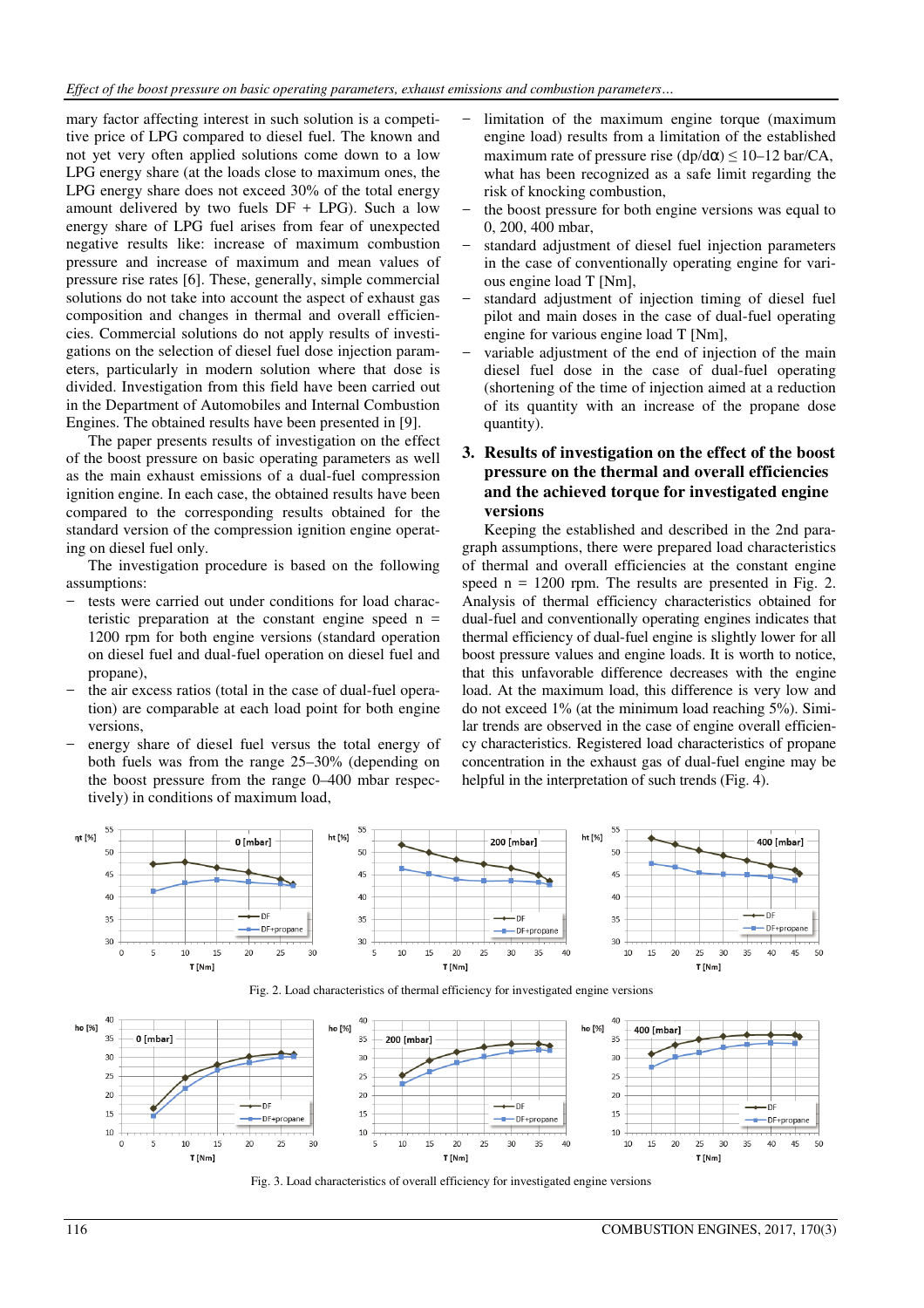Analysis of propane concentration in the exhaust gas leads to the following observation: propane concentration in the exhaust gas increases with load, reaches maximum at ca. 70% of the maximum load and then decreases. It should be noticed that the presence of propane in the exhaust gas results from fuel escape during the valve overlap as well as form the effect of incomplete combustion of this fuel (mainly in the area outside the diesel fuel spray for partial loads when the lean air-propane mixture does not undergo combustion). Increase of propane concentration in the exhaust gas of dual-fuel engine with load up to ca. 70% of the maximum load results from an occurrence of both described above phenomena. Slowing down this process for loads higher than 70% of the maximum load results from propane escape during the valve overlap period and better combustion with reaching the air-propane mixture (reduction of the incomplete combustion) [8]. The results presented in Fig. 4 allow to state that the dual-fuel engine reaches the same maximum torque as the engine operating in the conventional way for all applied boost pressures.

# **4. Results of investigation on the effect of boost pressure on some exhaust emissions from both investigated engine operating modes**

The following emissions have been registered during preparation of load characteristics for both investigated engine operating modes for various boost pressures:

- unburned propane  $C_3H_8$ ,
- **−** particulate matter PM,
- nitrogen oxides NO<sub>x</sub>,
- **−** non-methane hydrocarbons NMHC.

The results are presented in Figs 4, 5, 6 and 7 respectively.



Fig. 4. Load characteristics of unburned propane (C3H8) concentration in the exhaust gas for both investigated engine operating modes



Fig. 5. Load characteristics of particulate matter (PM)concentration in the exhaust gas for both investigated engine operating modes







Fig. 7. Load characteristics of non-methane hydrocarbons (NMHC) concentration in the exhaust gas for both investigated engine operating modes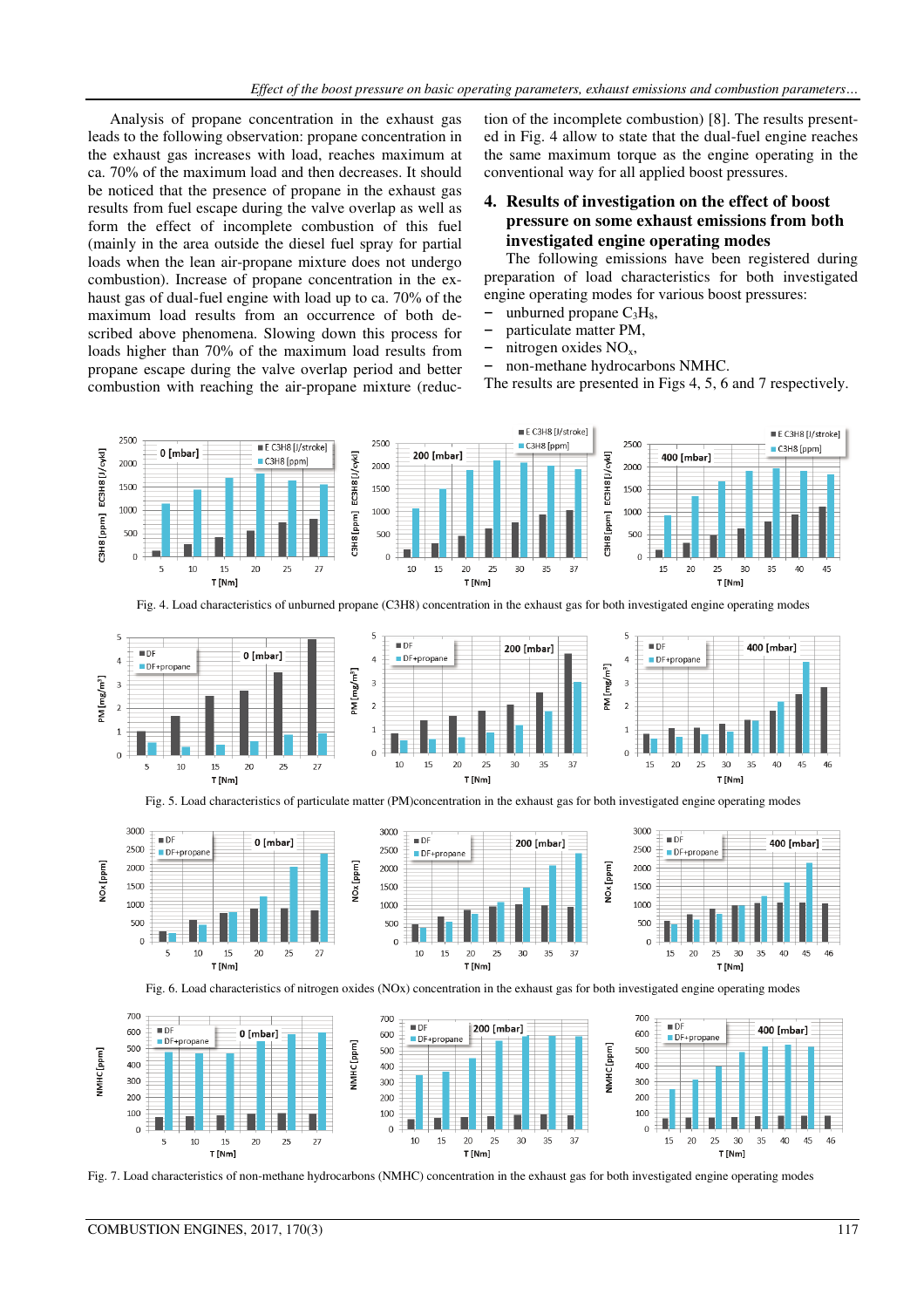Analysis of characteristics presented in Figs 4, 5, 6 and 7 leads to the following remarks:

- presence of propane in the exhaust gas results from imposing of two phenomena: escape of a part of the propane charge into the exhaust manifold during the valve overlap and incomplete combustion of the airpropane mixture. Clarification of the course of propane concentration characteristic is described in the  $3<sup>rd</sup>$  paragraph concerning overall and thermal efficiencies of both investigated engine operating modes,
- **−** nitrogen oxides emission from dual-fuel engine is comparable with emission from conventionally operating engine in the range of low load for all applied boost pressures. In the range of load close to the maximum ones, a visible increase of this emission is observed from dual-fuel engine compared with the standard engine version. It results from higher obtained maximum pressures and thus higher combustion temperatures in dual-fuel engine in this range of load,
- **−** non-methane hydrocarbons emission from dual-fuel engine is visibly higher than from conventionally operating engine in the whole range of load and for all applied boost pressures. It seems that increase of nonmethane hydrocarbons emission from dual-fuel engine results mainly from the fact that diesel fuel combustion deteriorates. It should be remembered that the access to air is reduced when a diesel fuel charge in being injected into the air-propane mixture in this engine version.
- the observed increase of smoke emission from conventionally operating engine in proportion to the engine load is an effect well known and described in the literature [1, 3, 4]. Dual fuel operation, particularly in the case of considerable share of gaseous fuel should be characterized by visible reduction of that emission, what has been confirmed in many tests and has been observed for the investigated engine version but only without turbocharging (boost pressure equal to 0 mbar) and at the

boost pressure of 200 mbar. The described differences in favour of dual-fuel engine are not observed just for the boost pressure of 400 mbar, whereas at maximum loads particulate matter emission from that engine is visibly higher than from conventionally operating engine. This may be explained referring to the phenomenon of pyrolysis. Probably, a considerable part of emitted particulate matter originates from the main diesel fuel charge injected into that part of the combustion chamber where combustion process is advanced. Injected diesel fuel particles are in the area with significantly reduced oxygen concentration as a result of combustion initiated by the pilot fuel dose as well as in effect of riching the air-gaseous fuel mixture with engine load. Diesel fuel particles injected in such conditions undergo coking and soot formation as a result of pyrolysis of hydrocarbons. In an injection system of the common rail type, the phenomenon favoring formation of particulate matter may be reduced mainly by delaying the start of injection of the main fuel charge. It will allow mixing the fuel charge in the combustion chamber, thus, better access to air. Moreover, significant delay of the start of injection of the main fuel charge will cause that the combustion chamber pressure in the moment of injection will be lower what, in effect, may result in better spraying and, in this way, better oxidation.

## **5. Results of investigation on the effect of boost pressure on basic operating parameters for both investigated engine operating modes**

During preparation of load characteristics for both investigated engine operating modes there were registered combustion pressure courses for the applied boost pressures (Fig. 7). The registered courses served to calculate variability of maximum rate of pressure rise  $(dP/d\alpha)_{max}$ . (Fig. 8) and crank angle position at burning-out 50% of the fuel charge (Fig. 9).





Fig. 9. Load characteristics of maximum rate of pressure rise  $(dp/d\alpha)_{max}$  for both investigated engine operating modes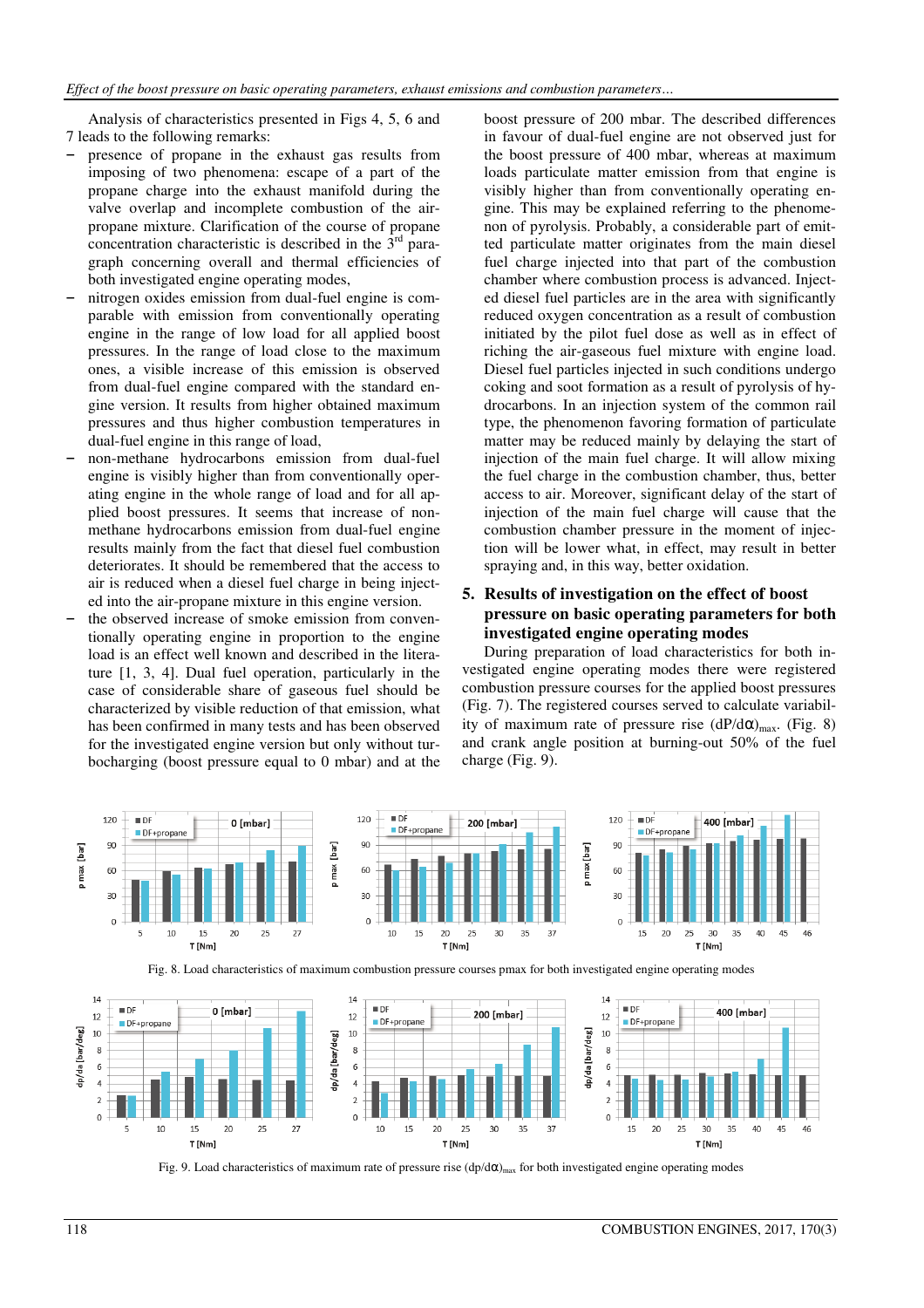

Analysis of maximum combustion pressure courses for both investigated engine operating modes indicates that in the range of partial loads, values of this parameter are comparable for all boost pressure values. In the range of loads close to the maximum ones values of this parameter are higher for dualfuel operation. This is a result of higher rate of pressure rise in dual-fuel engine (particularly visible in the range of maximum loads, Fig. 8). This phenomenon leads to earlier burning-out 50% of the fuel charge (Fig. 9) at the crank angle position close to TDC. Therefore, intensive combustion occurs in small volume of the chamber and results in the observed increase of maximum combustion pressure. The observed phenomenon suggests that a different regulation of diesel fuel injection parameters should be applied in dual-fuel engine than in conventionally operating engine [2, 5, 7, 9–12]. Additionally, a proper selection of such regulation is justified by the fact that there are differences between ignition delay times and related to this – crank angle position at the start of combustion, what can be seen in Fig. 10.

### **6. Summary**

Turbocharged dual-fuel engine compared to conventionally operating engine is characterized by:

− comparable obtained torque for all applied boost pressure values,

#### **Nomenclature**

| CI | compression ignition |  |
|----|----------------------|--|
|    |                      |  |

- LPG liquified petrolum gas
- DF diesel fuel

### **Bibliography**

[1] LEE, J., CHOI, S., KIM, H. et al. Reduction of emissions with propane addition to a diesel engine. *Int. J. Automotive Technol*. 2013, **14**(4), 551-558.

- slightly reduced value of overall efficiency for all applied boost pressure values,
- reduced particulate matter PM emission for lower boost pressure values and comparable emission for higher boost pressure values 400 mbar,
- increased nitrogen oxides  $NO<sub>x</sub>$  emission for all applied boost pressure values,
- increased non-methane hydrocarbons NMHC emission for all applied boost pressure values,
- visibly increased maximum rates of pressure rise in the combustion process in the range of loads close to the maximum ones for all applied boost pressure values,
- − 20–25% increase of maximum combustion pressure in the range of maximum loads for all applied boost pressure values.

The observed relationships have been obtained at 70%– 75% energy share of propane in total energy amount delivered by both fuels. Some improvement, i.e. reduction of maximum pressures and in effect – maximum temperatures in the combustion process may be obtained introducing a change in diesel fuel injection parameters, what should result in reduction of nitrogen oxides  $NO<sub>x</sub>$  emission from dual-fuel engine.

TDC top dead center SOC start of combustion MBF mass burned fraction

[2] LIU, J., YANG, F., WANG, H. et al. Effects of pilot fuel quantity on the emissions characteristics of a CNG/diesel dual fuel engine with optimized pilot injection timing, *Applied Energy*. 2013, **110**, 201-206.